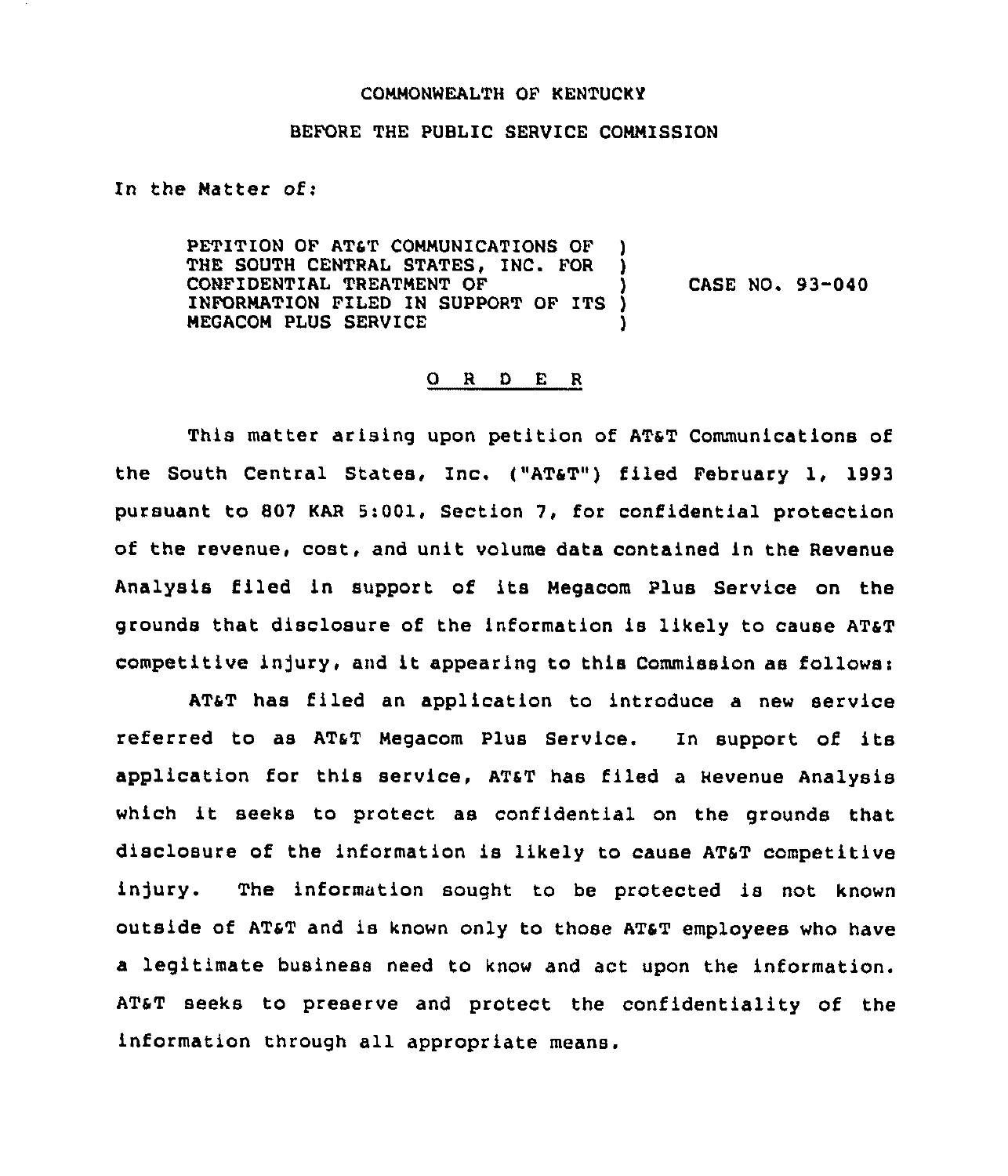KRS 61.872(1) requires information filed with the Commission to be available for public inspection unless specifically exempted by statute. Exemptions from this requirement are provided in KRS 61.878(1). That section of the statute exempts 11 categories of information. One category exempted in subparagraph (c) of that section is commercial information confidentially disclosed to the Commission. To qualify for that exemption, it must be established that disclosure of the information is likely to cause substantial competitive harm to the party from whom the information was obtained. To satisfy this test, the party claiming confidentiality must demonstrate actual competition and a likelihood of substantial competitive injury if the information is disclosed. Competitive injury occurs when disclosure of the information gives competitors an unfair business advantage.

The information sought to be protected consists of the revenue, cost, and unit volume information contained in the Revenue Analysis. Competitors of AT&T could use this information to learn valuable pricing and marketing information which they could use in pricing and marketing competing services to the detriment of ATsT. Therefore, the information has competitive value and should be protected as confidential.

This Commission being otherwise sufficiently advised,

IT IS ORDERED that the revenue, cost, and unit volume data contained in ATST's Revenue Analysis, which ATsT has petitioned be withheld from public disclosure, shall be held and retained by this

 $-2-$